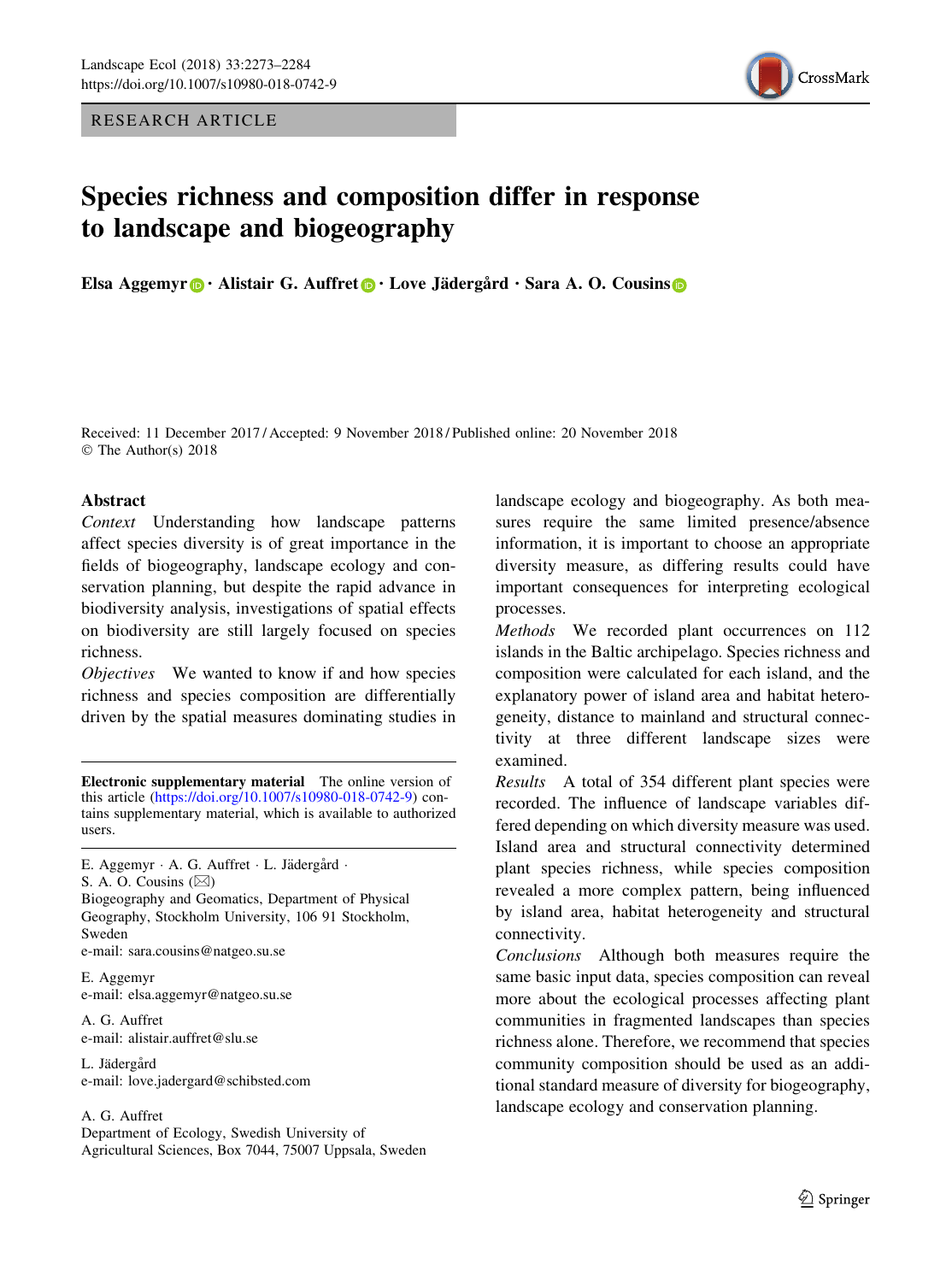Keywords Archipelago · Baltic Sea · Diversity measure - Island biogeography - Landscape variables - Plants - Species–area relationship - Species composition - Species richness - Structural connectivity

## Introduction

The relationship between biodiversity, local environment and landscape patterns has long occupied biologists and ecologists (Forster [1778](#page-10-0); Watson [1835;](#page-11-0) Darwin [1859;](#page-10-0) Wallace [1880;](#page-11-0) Arrhenius [1921](#page-9-0); MacArthur and Wilson [1967](#page-10-0); Hanski [1999\)](#page-10-0). Today this relationship marks the cornerstone of island biogeography and landscape ecology, the former being of renewed interest, 50 years after its conception (Patiño et al. [2017](#page-11-0); Whittaker et al. 2017). A wide range of studies within these disciplines have identified associations between biodiversity and habitat patch area (Arrhenius [1921](#page-9-0); Lindgren and Cousins [2017\)](#page-10-0), shape (Aggemyr and Cousins [2012](#page-9-0)), quality (De Sanctis et al. [2010\)](#page-10-0) and isolation (MacArthur and Wilson [1967](#page-10-0); Lindgren and Cousins [2017\)](#page-10-0), as well as habitat amount (Fahrig [2013\)](#page-10-0), configuration and connectivity within a landscape (Haddad et al. [2017\)](#page-10-0), and historical properties of the focal habitat or landscape (Helm et al. [2005](#page-10-0)). These examples show that the physical environment can shape diversity in different ways, but in the majority of cases, the measure of diversity used is species richness, i.e. the raw number of species counted in a particular patch. As habitat patches with the same species richness might have completely different sets of species, it is time to look beyond species richness in landscape ecology and biogeography (Patiño et al. [2017\)](#page-11-0).

Although measures exist that reflect community structure and the abundance or evenness of species (Gotelli and Chao [2013\)](#page-10-0), species richness remains the focus of biogeographical and landscape ecological studies (Whittaker and Fernandez-Palacios [2007](#page-11-0)). Richness is the easiest diversity measure to collect in the field (Purvis and Hector [2000](#page-11-0); Gotelli and Chao [2013\)](#page-10-0) and useful for comparison across datasets (Fahrig [2017\)](#page-10-0) or between historical and modern inventories (Aggemyr and Cousins [2012\)](#page-9-0). Measuring diversity using species richness has a long history in the species–area relationship (SAR), which is one of the most fundamental and well-studied associations in ecology and biology, with overwhelming evidence that it exists (Arrhenius [1921](#page-9-0); Kohn and Walsh [1994;](#page-10-0) Drakare et al. [2006](#page-10-0)).

In community ecology, it is common to use a multivariate approach, including species diversity measures that account for the presence and abundance of individual species, which may reflect different biotic and abiotic factors that are not captured by measures of species richness (Purvis and Hector [2000](#page-11-0); Chiarucci et al. [2011](#page-9-0); Jenkins and Ricklefs [2011](#page-10-0)). These analyses are often performed in tandem with analyses of species richness, finding that different land use and management variables explain species richness and composition, or do so to varying extents (e.g. Klimek et al. [2007;](#page-10-0) Schmucki et al. [2012](#page-11-0)). If we are to accurately interpret how species richness and composition relate to one another and how they respond to environmental changes such as land-use change, climate change and shifts in management, it is important that we first understand how these common measures of diversity relate to the classic underlying biogeographical and landscape-ecological drivers of population and community patterns. However, this has not yet been explicitly explored.

We present a comparison of two biodiversity measures on 112 islands in the Baltic Sea in relation to classic biogeographical and landscape ecological variables, and we ask whether species richness and species composition respond differently to local, landscape and biogeographical factors. Combining extensive plant surveys with measures of island area, distance to mainland, amount of bare bedrock, open and forest habitats, and structural connectivity, we ask how plant richness and species composition differ in relation to the spatial environment. Islands are excellent model systems for investigating landscape effects on biodiversity (Wardle [2002;](#page-11-0) Whittaker et al. [2017](#page-11-0)), and our results are therefore of relevance to the understanding and management of other fragmented habitats or ecosystems.

## Methods

## Study area

The study area is situated in the outer archipelago of Stockholm, Sweden, in the Baltic Sea, covering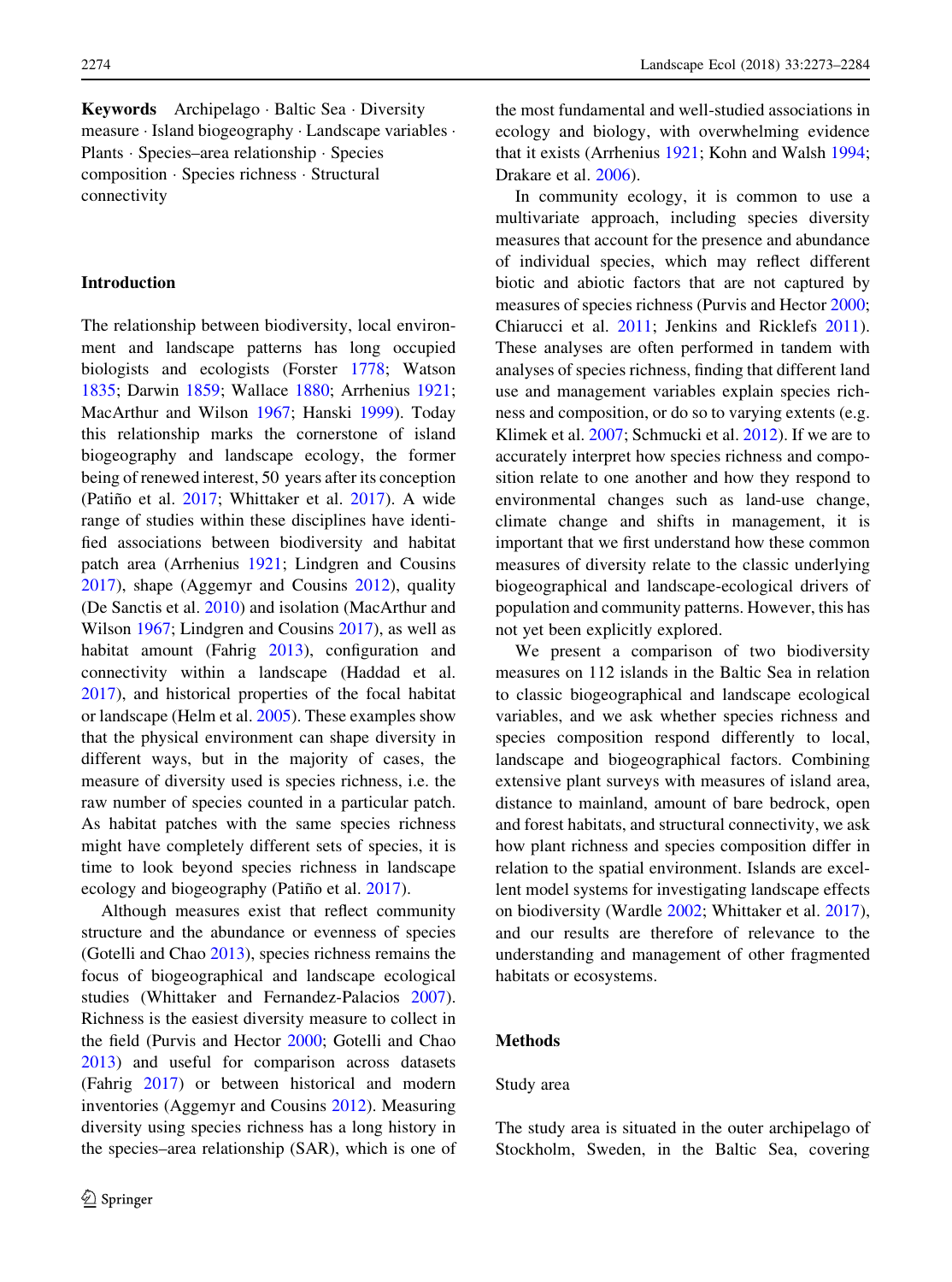<span id="page-2-0"></span>roughly  $350 \text{ km}^2$ , (midpoint  $59^{\circ}15^{\prime}\text{N}$ ,  $18^{\circ}50^{\prime}\text{E}$ ) (Fig. 1). Approximately 10,000 years ago, the Late Weichselian deglaciation started, with the enormous weight of the thick ice-sheet suppressing the land. When the ice retreated, the land started to rebound, and today the isostatic rebound in the area has still significant landscape effects, with islands rising by approximately 4.6 mm per year (Auffret and Cousins [2018\)](#page-9-0). The first islands in the study area started to appear c. 3000 years ago, and today the Stockholm archipelago consists of approximately 29,000 islands, ranging from smaller islets and skerries to larger islands with settlements. None of the islands included in this study have been connected to mainland by any



Fig. 1 The study area, situated in the outer archipelago of Stockholm, Sweden, in the Baltic Sea. Plant species richness and composition was surveyed on 112 islands (black) in 12 island

groups (A–L). The surrounding landscape is represented by islands in grey. The black line represents the border to inner archipelago, here used for measuring distance to mainland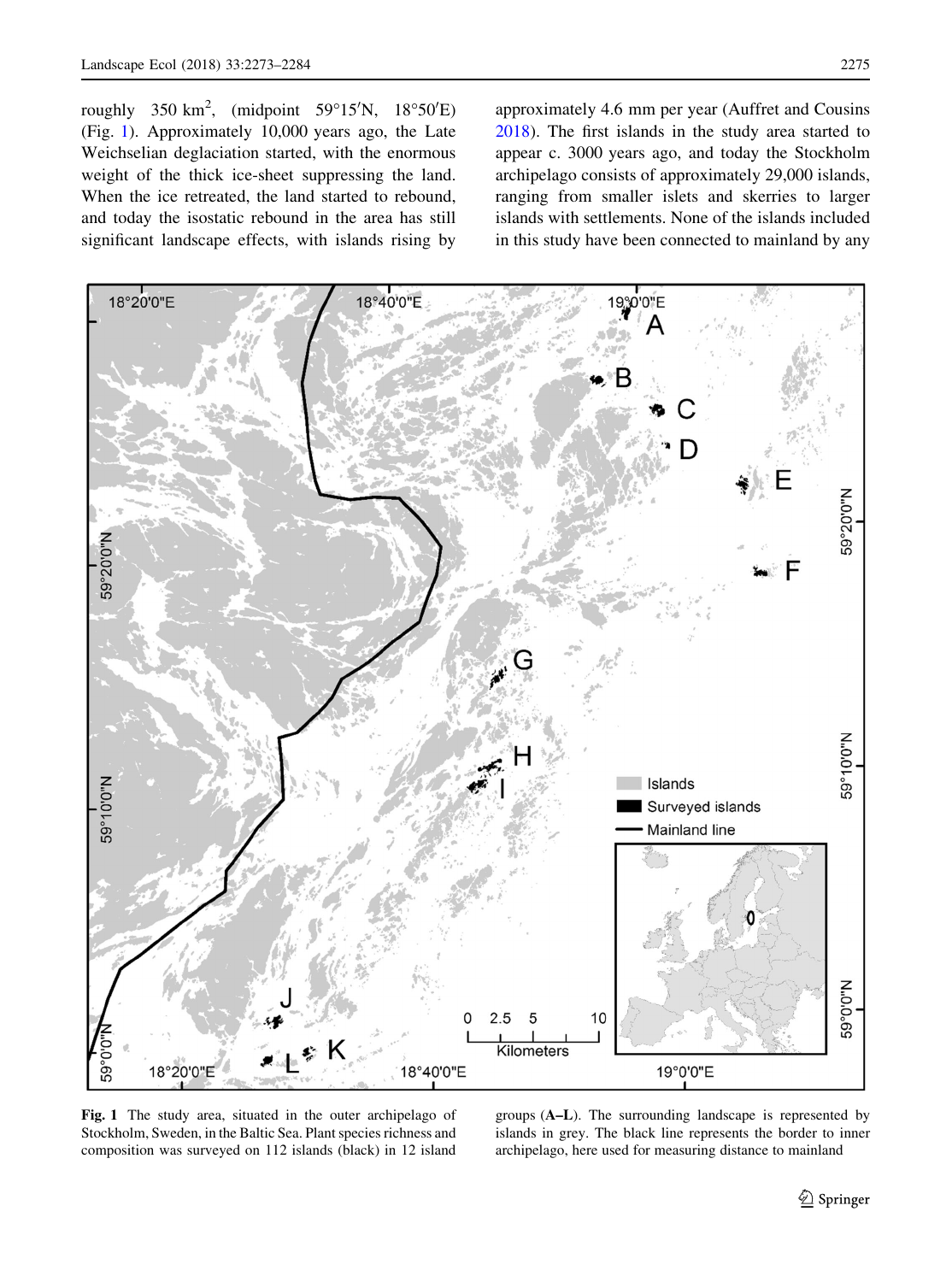land bridges (Fischer [2013\)](#page-10-0), and the Baltic Sea is not influenced by tidal water. The mean precipitation is 600 mm per year, mean temperature in January is  $-2$  °C and in July 15 °C (Swedish Metrological and Hydrological Institute, SMHI 2016). The area belongs to the boreo-nemoral zone with a dominance of coniferous forests, although deciduous forests occur on many islands. However, on smaller skerries and islands in the outer archipelago the vegetation is sparse with few trees and no forest. When the islands rose above the sea most of the finer soil particles were washed away, leaving the islands with shallow soils, bare bedrock and pockets of deeper soils in sheltered positions. Soils are young and prone to drought thus the vegetation is often patchy. Most of the investigated islands are dominated by areas of low open vegetation with few trees and shrubs on thin soils and bare bedrock. Where the soils are deeper, conifers are found, mainly Pinus sylvestris and Juniperus communis, while broadleaf Alnus glutinosa is found on wetter soils. Beside junipers and alders, Rowans (Sorbus aucuparia) are among the first trees and shrubs to colonise the islands. We found a total number of 354 plant species on the 112 islands, with a mean of 58  $(\pm 44$  SD) species per island, (Table 1). The three most common species were Allium schoenoprasum (112 islands), Sedum telephium (106 islands), and Rumex crispus (103 islands). The most common species along the shoreline, reflecting the marine

Table 1 Summary data for all variables included in the study

|                       | Mean  | SD          | Min   | Max   |
|-----------------------|-------|-------------|-------|-------|
| Species richness      | 58    | ±44         | 7     | 208   |
| Island area           | 4.8   | $\pm$ 10.8  | 0.002 | 54.4  |
| Island height         | 6.5   | ± 5.3       | 1.3   | 32.3  |
| Distance to mainland  | 14.5  | ± 5.0       | 6.8   | 24.0  |
| Habitat heterogeneity | 0.222 | $\pm 0.240$ | 0     | 1.04  |
| Connectivity 100 m    | 4.7   | ± 8.2       | 0     | 41.7  |
| Connectivity 1000 m   | 16.1  | $\pm 73.9$  | 0.17  | 785.0 |
| Connectivity 4000 m   | 81.8  | ± 137.4     | 0.94  | 744.5 |
|                       |       |             |       |       |

Mean values (Mean), standard deviation (SD), minimum (Min), and maximum (Max) for species richness, island area (hectare), island height (metres), distance to mainland (kilometres), habitat heterogeneity, and structural connectivity (hectare) for the 112 islands in Stockholm archipelago, Baltic Sea

influence, are Phalaris arundinacea, Lythrum salicaria and Schoenoplectus maritimus.

## Species and landscape data

We surveyed plant species on 112 islands, 0.02–54.4 ha in size, distributed in 12 island groups in the outer Stockholm archipelago (Fig. [1\)](#page-2-0). The 12 island groups were selected from islands in the outer archipelago, where their distinct grouping of islands facilitating fieldwork. Island groups ranged in size from three (groups B, D and F) to 19 (group I; Fig. [1\)](#page-2-0) surveyed islands. All island groups contained additional skerries that were not included in the species inventories. Field surveys took place during two consecutive field seasons 2009–2010, from mid-June to mid-August. All islands were inventoried with equal sampling effort, approximately 45 min per hectare, walking back and forth across the whole of each island, observing the presence of plant species. Nomenclature followed Mossberg and Stenberg [\(2010](#page-10-0)). Plant species richness was calculated as number of species per island and plant species composition was represented in a binary matrix including species name and island and presence (1) or absence (0), without any information about abundance.

Candidate landscape variables consisted of island area, habitat heterogeneity, island height, distance to mainland, and structural connectivity (Table 1). Island area (hectare) was extracted from a digital terrain map from 2009 (1:50,000). Habitat heterogeneity on each island was calculated as the Shannon diversity of the three dominant land-cover types in the study area: open land, forest and bare rock, which were also extracted from the terrain map. Island height (m) was represented by the highest point of each island and extracted from a digital elevation model created from Lidar data from 2012, with a resolution of 1  $m<sup>2</sup>$  or less. The geography of our study region dictates that there is no clear line that marks the boundary between mainland and archipelago, due to much of the inner archipelago being based on a mixture of large islands and mainland peninsulas. We therefore classified a border based on a shift in landscape character from larger more sheltered islands with denser deciduous and coniferous forest, human-populated areas, roads and other infrastructure to smaller islands exposed to the open sea and with sparse vegetation or smaller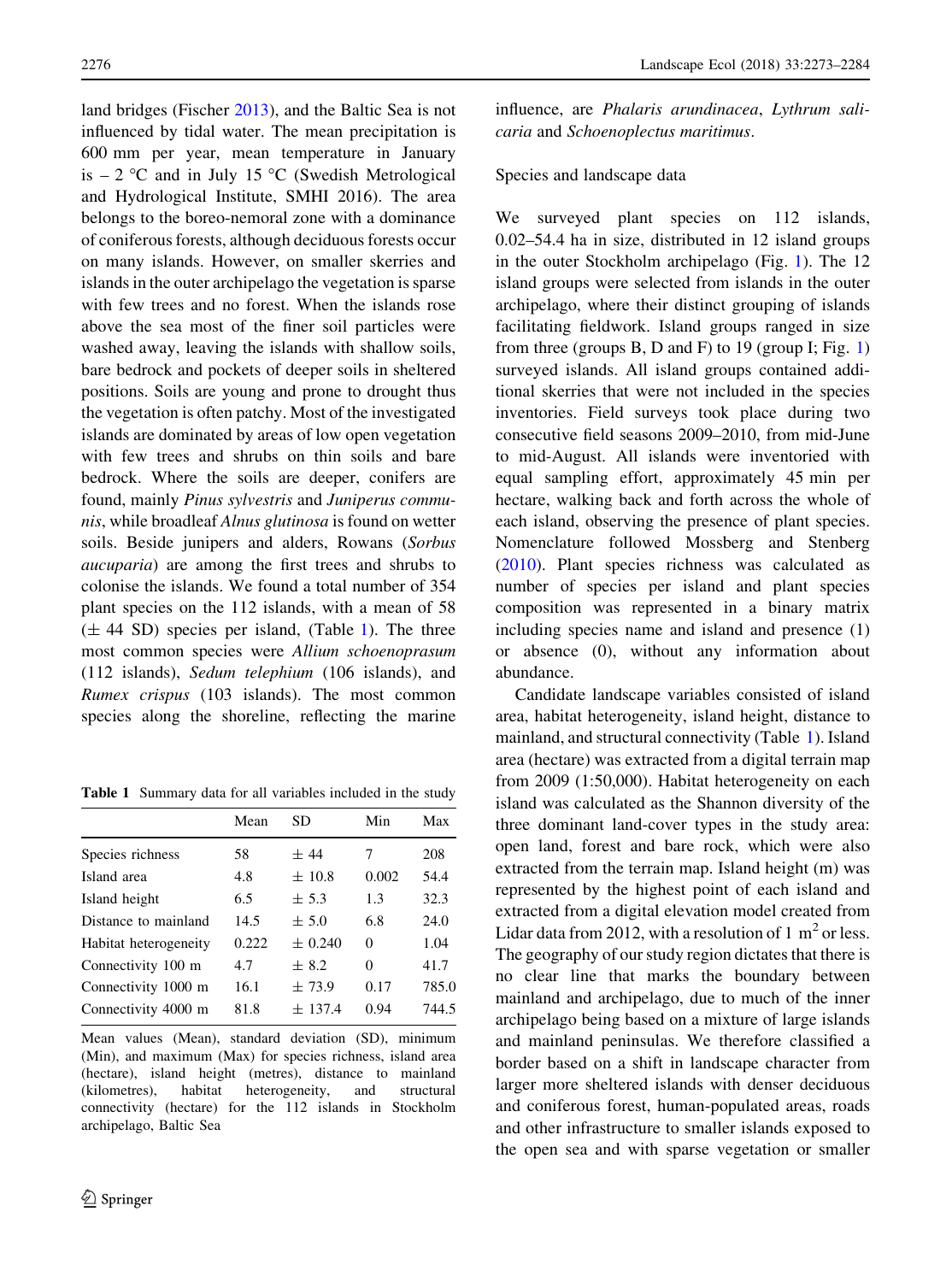coniferous forest (see Fig. [1](#page-2-0)). Distance to mainland (km) was therefore measured as the Euclidean distance between island edge and this boundary. For structural connectivity we used a measure developed by Aggemyr and Cousins  $(2012)$  $(2012)$  (Eq. 1), which is a non-species specific measure incorporating both habitat area and fragmentation. This means that a focal island surrounded by many small islands has a lower structural connectivity compared to an island that is surrounded by a few large islands encompassing the same area. This is to account for the fact that a larger island should contain more species that can disperse to the focal island. Connectivity measures such as this, that include information about size and distance of all potential source populations is especially desirable in highly fragmented habitats such as ours (Moilanen and Nieminen [2002](#page-10-0)). Three buffer distances were used to evaluate the effects of connectivity at local, landscape, and extended landscape scales on the diversity of each focal island. All islands within the buffer were included in the calculation, even those not surveyed for plant species.

$$
C_i = \sum_{\substack{j \neq i \\ j \neq j}} W_{A_j} W_{d_j} A_j \text{ where } W_{A_j} = \frac{A_j}{\sum_{l \neq i} A_l} \text{ and } W_{d_j}
$$

$$
= k^{\frac{d_{ij}}{r}}
$$
(1)

where  $A_j$  is the area of island j and  $\sum_{l \neq i} A_l$  is the area of all surrounding islands within the buffer radius, r. For  $W_{A_j}$  applies  $0 \lt W_{A_j} \leq 1$  and  $\sum W_{A_j} = 1$ . The exponential function,  $k^{\frac{d_{ij}}{r}}$ , was assigned to  $W_{d_j}$ . The Euclidean distance,  $d_{ij}$ , is the distance between island i and  $j$ , and  $r$  is the buffer radius and  $k$  is a constant scaling  $W_{d_i}$  which is equal to k when  $d = r$ . We set k to 0.01. Independent of the value of r we get  $k \leq W_{d_j} < 1$ . The combination of  $W_{A_j}$  and  $W_{d_j}$  gives  $0 \lt W_{A_j} W_{d_j}$  $\leq 1$ . W<sub>di</sub> gives less weight to islands further away from the focal island, but still within the buffer zone. The buffer distances (r) used were 100 m (local), 1000 m (landscape) and 4000 m (extended landscape). All landscape variables were calculated using ArcGIS 10.2.2 (ESRI, Redlands, CA, USA).

### Statistical analysis

Two models were built to analyse plant species richness and plant species composition, both including the full data set of 112 islands. To identify any collinearity between candidate environmental variables, Pearson product moment correlation coefficients were calculated for all variables: island area, island height (a proxy for island age), distance to mainland, habitat heterogeneity and structural connectivity. Strong correlations were identified between island area and island height (Pearson product moment correlation coefficient  $= 0.85$ , and between island area and habitat heterogeneity (Pearson product moment correlation coefficient  $= 0.78$ ). We therefore removed island height from further analysis, but in order to retain a measure of habitat heterogeneity, we calculated the residuals of a regression between island area and habitat heterogeneity to remove the common variance between these two variables, and thus to include only the variance specific to habitat heterogeneity. This variable is hereafter referred to as habitat heterogeneity (residualized). All remaining variables has coefficients of less than 0.7 (Dormann et al. [2013;](#page-10-0) Online Resource Table 1). In addition to calculating correlation coefficients, we also examined explanatory variables using variance inflation factors (VIFs). Values greater than 10 indicate multicollinearity (Chatterjee and Hadi [2012](#page-9-0)), but to be conservative, VIFs of 3 or above should be excluded (Zuur et al. [2010\)](#page-11-0). Our remaining variables of islands area, distance to mainland, habitat heterogeneity (residualized) and structural connectivity at the local, landscape and extended landscape scales all had VIFs below 2 (Online Resource Table 1). Prior to analysis, variables representing an area (island area and structural connectivity) were log10 transformed. All explanatory variables were rescaled to fit a scale between 0 and 1.

Since the data for species *richness* were overdispersed with a mean of 58 and variance of 1956, a generalized linear mixed model (GLMM) with a negative binomial distribution was built, with the above explanatory variables, while island group was included as a random factor to eliminate the effect of islands being geographically grouped (Fig. [1](#page-2-0)). ANOVA was used to test whether this random factor was significant, comparing the full model with and without it. To estimate the relative quality of the models we used Akaike information criterion (AIC) and stepwise backwards selection (Akaike [1974;](#page-9-0) Aho et al. [2014\)](#page-9-0). When the best model was found, each variable within this model (island area, local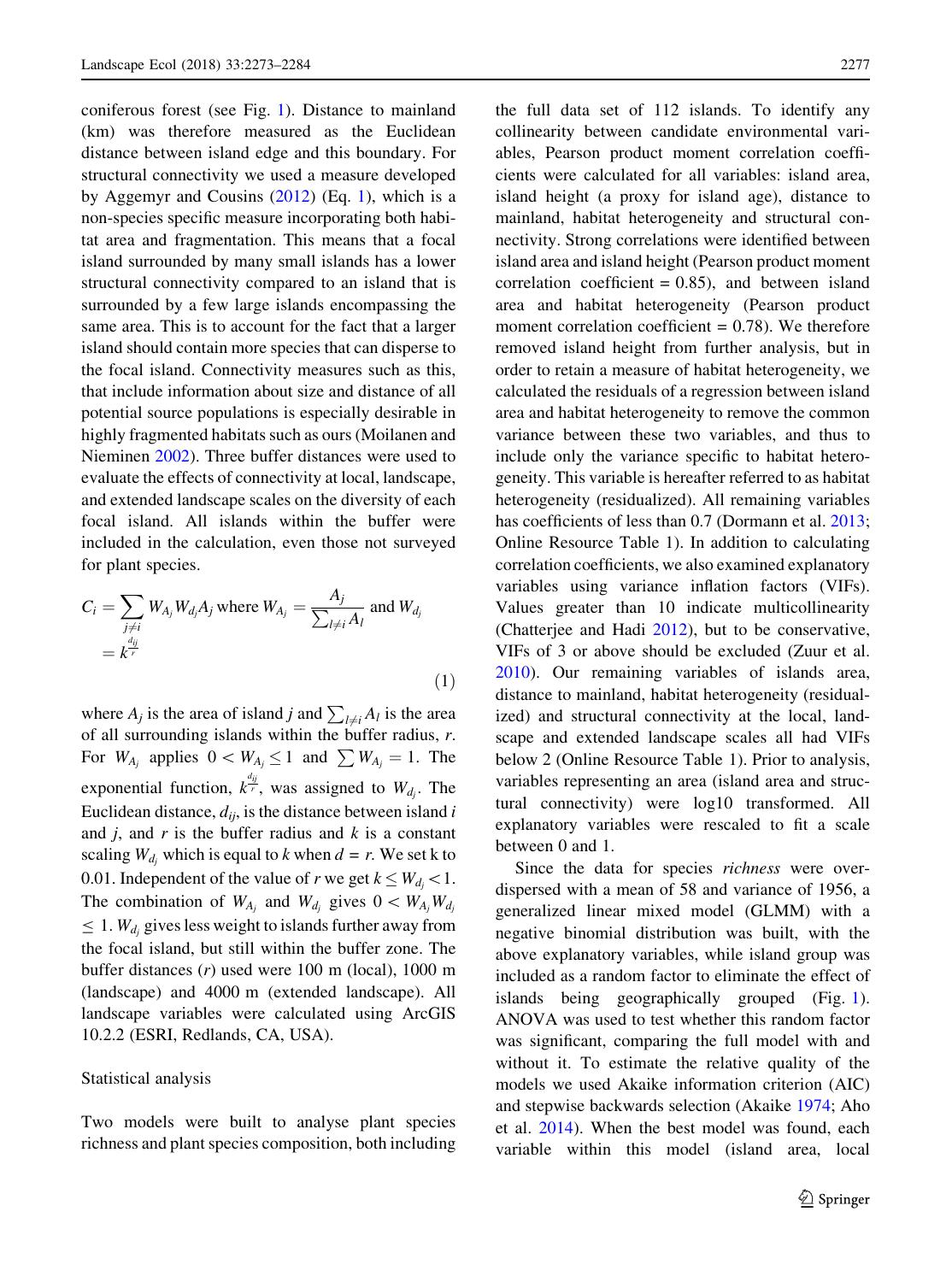connectivity, and extended landscape connectivity) was excluded one at a time and the significant contribution of each variable was tested using ANOVA at  $\alpha$  = 0.05. We also created single-predictor models explaining species richness with each of these variables, plus island group as a random factor. Finally, plant species were also divided into four groups depending on life form: forbs, graminoids (families Poaceae, Juncaceae, and Cyperaceae), shrubs, and trees. Each group was analysed separately with GLMM to identify patterns for each species group separately, with island group as random factor. We used stepwise backward selection as method and the relative quality of the models was estimated using AIC (Online Resource Table 2). Statistical analysis was carried out using R 3.3.3 (R Core Team [2017](#page-11-0)), package usdm, function: vifstep (Naimi [2015\)](#page-10-0), package lme4: function glmer.nb (Bates et al. [2014](#page-9-0)), package MASS: function glm.nb (Venables and Ripley [2002](#page-11-0)), and package vegan, function: diversity (Oksanen et al. [2018](#page-10-0)).

Plant species composition was analysed using partial canonical correspondence analysis (pCCA) to assess the effect of landscape variables on species composition. In the partial CCA, the variability in the species composition explained by island group was first subtracted and then a CCA was performed on the residual variability (Borcard et al. [1992;](#page-9-0) Lepš and Smilauer [2003\)](#page-10-0). All variables, i.e. island area, distance to mainland, habitat heterogeneity (residualized), structural connectivity at 100, 1000, and 4000 metres buffer radii were included. We also analysed the effect of each explanatory variable when no other was included (Lambda-1) and how much each explanatory variable contribute to the additional variance explained when included in the model (Lambda-A). Using automatic selection with Monte Carlo 499 permutations and  $\alpha = 0.05$ , significant variables for species composition were analysed. As with species richness, we also analysed the data in groups according to life form. By analysing each group with only one significant variable at a time in a pCCA, the species scores indicate how the species are arranged along that variable (Online Resource Table 3). The pCCA was performed in CANOCO 4.5 (CANOCO for Windows Version 4.56, Biometris-Plant Research International, Wageningen, The Netherlands). Data have been deposited at the Figshare data repository: <http://dx.doi.org/10.17045/sthlmuni.5607112> (Aggemyr et al. [2018](#page-9-0)).

# Results

A total of 354 species were found on the 112 islands. Of these, 242 species were classified as forbs, 66 as graminoids, 30 as shrubs, and 16 as trees.

## Plant species richness

Three variables were found to have significant effects in explaining species richness on the 112 islands after controlling for island group. By far the most important factor was island area, with more species being found on larger islands (estimate  $= 3.99$ , standard error  $=$ 0.15,  $p < 0.000$ ). Structural connectivity also had a positive effect on species richness, with higher connectivity at both at the local scale (buffer radius 100 m; estimate  $= 0.24$ , standard error  $= 0.11$ ,  $p = 0.026$ ) and the extended landscape scale (buffer radius 4000 m; estimate =  $0.81$ , standard error =  $0.32$ ,  $p = 0.012$ ) resulting in more species-rich island communities, with a stronger positive effect of connectivity in the extended landscape (Table [2](#page-6-0)). Although the above three variables were all significant in the final model and made significant contributions to the final model (ANOVA: island area  $p < 0.000$ , local-scale connectivity  $p = 0.026$  and extended landscape-scale connectivity  $p = 0.021$ ; Table [2\)](#page-6-0), singlepredictor models (also including island group as a random factor) showed only island size to have a significant (positive) effect on species richness. Nonetheless, the final model containing all three variables fits the data better than the single-predictor island area model, as shown by the models' AIC (Table [2](#page-6-0)). The random factor island group was significant ( $p = 0.015$ ). Variables not significant  $(p > 0.05)$  were distance to mainland, habitat heterogeneity (residualized), and landscape-scale structural connectivity. Patterns of species richness across species life forms were similar to those of the whole community, especially evident for forbs, the largest group (Online Resource Table [2\)](#page-6-0).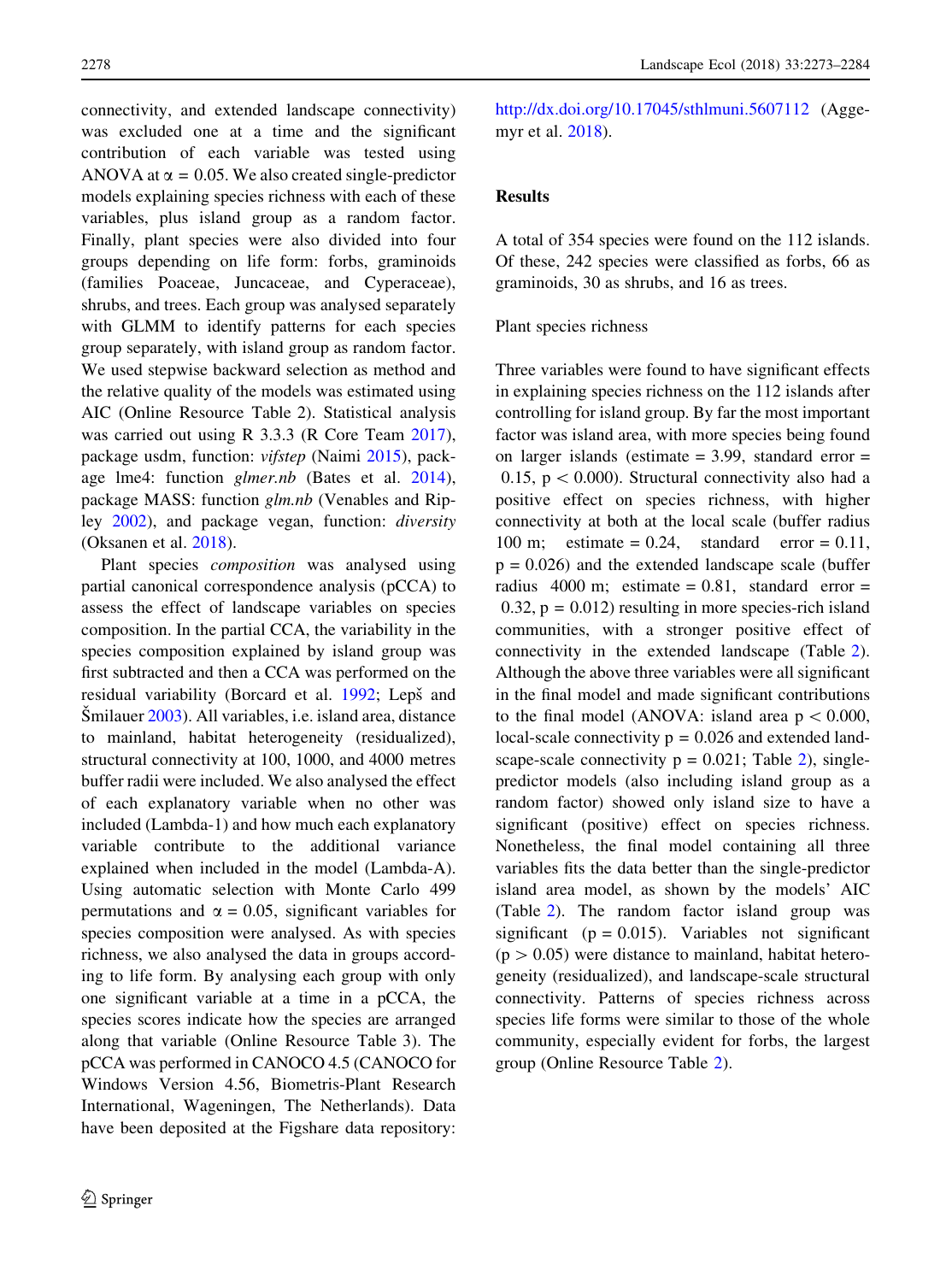|                 | Estimate | <b>GLMM</b>    |                   |         | <b>ANOVA</b> |             | AIC    |
|-----------------|----------|----------------|-------------------|---------|--------------|-------------|--------|
|                 |          | Standard error | Residual deviance | p Value | Chi square   | p Value     |        |
| Full model      |          |                |                   |         |              |             |        |
| Island area     | 3.99     | 0.29           |                   | < 0.001 | 216.2        | ${}< 0.001$ | 1105.3 |
| Conn $100$      | 0.24     | 0.11           |                   | 0.03    | 4.9          | 0.03        | 894.1  |
| Conn 4000       | 0.81     | 0.32           |                   | 0.01    | 5.3          | 0.02        | 894.5  |
| Single variable |          |                |                   |         |              |             |        |
| Island area     | 3.98     | 0.16           | 889.4             | < 0.001 |              |             | 897.4  |
| Conn $100$      | $-0.03$  | 0.29           | 1097.8            | 0.93    |              |             | 1105.8 |
| Conn 4000       | 1.12     | 0.71           | 1095.3            | 0.12    |              |             | 1103.3 |

<span id="page-6-0"></span>Table 2 Variables explaining plant species richness on 112 islands in a Baltic Sea archipelago. GLMM shows the fixed predictors present in the final generalized linear mixed-effects model that also contained island group as a random factor

ANOVA and AIC show the effect of removing each predictor from the full model containing all predictors. AIC of the full model was 891.1, residual deviance for the full model was 879.1, and residual deviance for the null model was 1097.8 with island group as random factor. A GLMM with island group as random factor was also performed for each single variable. Random factor was significant ( $p = 0.015$ )

#### Plant species composition

Species composition on the 112 islands revealed a more complex pattern, with island area and structural connectivity at a landscape scale the most important variables for species composition, controlling for the effect of island group. Habitat heterogeneity (residualized) followed by extended landscape and local connectivity, which were also significant predictors  $(\alpha < 0.05)$  of plant community composition on the islands. Island area had the highest effect on species composition, both when no other variable was included (Lambda-1) and in the full model (Lambda-A). Since we used residualized habitat heterogeneity, the Lambda-1 of 0.07 was the variance explained when the correlation effect between island area and habitat heterogeneity was removed. Distance to mainland had no effect on species composition  $(p > 0.05)$ , however tree species were negatively influences by distance to mainland (Online Resource Table 3). The sum of all canonical eigenvalues was 0.419 and total inertia was 3.448, which means that 12% of the variation in species composition could be explained by the environmental variables used in this analysis after the effect of island group was removed. Axis 1 explained 63.8% (eigenvalue 0.267) of the total explainable variance (the species-environment relation) of the data, and the cumulative percentage explained for axis one and two was 74.5% (eigenvalue for Axis 2 was 0.045). As with species richness, species composition showed generally the same trends when comparing species groups separately, although there was some variation in the effect of local-scale connectivity (Online Resource Table 3).

# Discussion

We have demonstrated that plant species richness and composition differ significantly in their responses to local, landscape and biogeographical variables, with species composition showing the potential to offer additional insights to ecological processes when combined with the commonly-used measure of species richness. Island size was the dominant driver of both species richness and composition, following the species–area relationship and patch area's well-known effects on species richness (Arrhenius [1921](#page-9-0); Drakare et al. [2006\)](#page-10-0), turnover (Auffret et al. [2017a\)](#page-9-0) and composition (Negoita et al. [2016](#page-10-0)). However, ecological processes are driven by factors relating to different elements of the landscape and at different scales, all of which can affect species occurrences in a focal patch (Plue and Cousins [2018\)](#page-11-0). Indeed, we showed that species richness and composition responded to habitat heterogeneity and landscape connectivity at different spatial scales (Tables 2 and [3\)](#page-7-0), while further patterns emerged when focussing on specific life forms (Online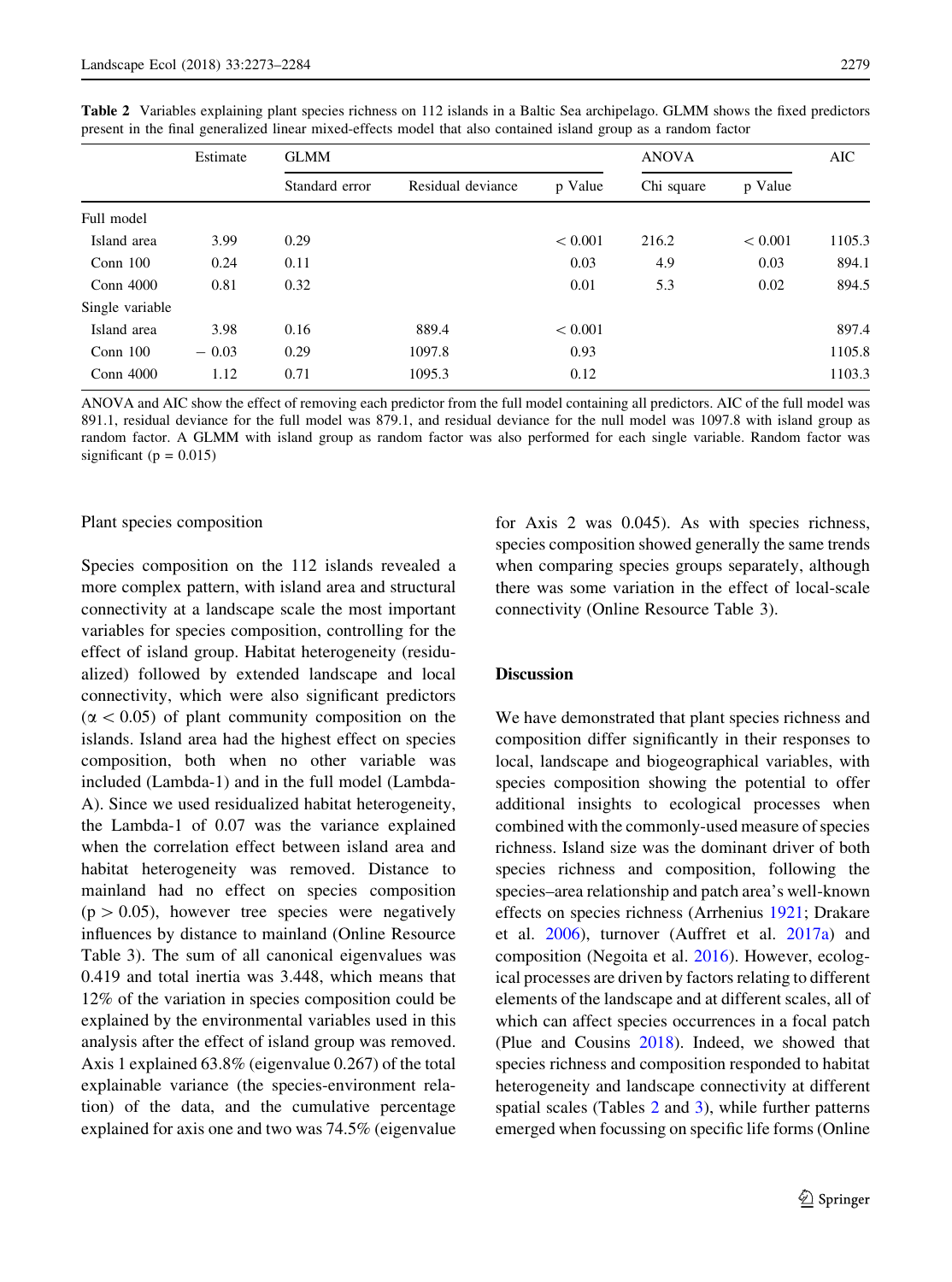| Variable                             | Lambda-1 | Lambda-A | p Value |
|--------------------------------------|----------|----------|---------|
| Island area                          | 0.26     | 0.26     | 0.002   |
| Connectivity 1000 m                  | 0.09     | 0.04     | 0.006   |
| Habitat heterogeneity (residualized) | 0.07     | 0.05     | 0.002   |
| Connectivity 4000 m                  | 0.04     | 0.04     | 0.026   |
| Connectivity 100 m                   | 0.03     | 0.03     | 0.028   |

<span id="page-7-0"></span>**Table 3** Variables explaining ( $\alpha = 0.05$ ) plant species composition on 112 islands in the Baltic Sea archipelago

The variables are presented in inclusion order explaining plant species composition on the 112 islands included in the study. Lambda-1 gives explained variance for the single variable model. Lambda-A gives the additional variance the variable explains, given the variables already included. Distance to mainland was not significant  $p > 0.05$ 

Resource Table 3). Such additional landscape effects can for example give valuable guidance for conservation strategies, even when habitat area is known to be the strongest driver of biodiversity patterns (Sullivan et al. [2017](#page-11-0)).

## Species richness

In accordance with studies from other island systems and fragmented terrestrial habitats, species richness on our 112 islands increased with increasing island area (MacArthur and Wilson [1967;](#page-10-0) Lindgren and Cousins [2017\)](#page-10-0) (Table [2](#page-6-0)). We also found a positive effect on species richness with increasing structural connectivity at the local scale (buffer radius 100 m) and at the extended landscape scale (buffer radius 4000 m). At the local scale, nearby islands may function as source populations contributing to source-sink dynamics or by the rescue-effect, preventing species from going extinct (Brown and Kodric-Brown [1977;](#page-9-0) Piessens et al. [2004\)](#page-11-0), or they might even act as extensions of the focal island itself and therefore allow the island to support a higher species richness. At the extended landscape scale, high values of connectivity indicate that there is simply more land surrounding the focal island that can host a larger species pool, which can then be reflected in the species richness of the focal island (Pärtel et al. [1996](#page-10-0)). Surprisingly, our results did not show a negative effect of distance to mainland on species richness, which alongside island size is a fundamental part of island biogeography theory (MacArthur and Wilson [1967](#page-10-0)). This could be explained by the islands' geographical position relatively far out into the archipelago relative to the common dispersal distances of most plant species (Bullock et al. [2017](#page-9-0)). In previous work, we have shown that distance to mainland is an important predictor of plant species richness and immigration (Aggemyr and Cousins [2012](#page-9-0); Auffret et al. [2017a\)](#page-9-0), but these studies were carried out in a less isolated part of the Stockholm archipelago, closer to the mainland. In the current case, it could be that the connectivity at the wider landscape has replaced distance to mainland as a factor explaining species richness, being more appropriate to the dispersal ability of the taxonomic group studied here. Furthermore, the configuration of the surrounding landscape might have a positive effect with islands acting as stepping stones, an effect not captured by Euclidean measures such as distance to mainland. Other studies have also stressed the importance of the landscape configuration and its influence on plant species richness (Hernandez-Stefanoni [2005](#page-10-0)), with more fragmented landscapes often having lower species richness (Collinge [1996](#page-9-0); Turner [1996;](#page-11-0) Laurance [2008](#page-10-0); Cousins [2009\)](#page-10-0).

### Species composition

In contrast to species richness, plant species composition on an island was determined by habitat heterogeneity and structural connectivity at multiple scales alongside island area (Table 3). Not surprisingly, islands with more habitat types and a more heterogeneous distribution of these habitats were found to support different sets of plant species than islands with more homogeneous land cover. Elsewhere in the literature, habitat heterogeneity has been shown to be reflected in island height (Panitsa et al. [2008](#page-10-0); Kougioumoutzis and Tiniakou [2015](#page-10-0)) We found that heterogeneity was highly correlated with both island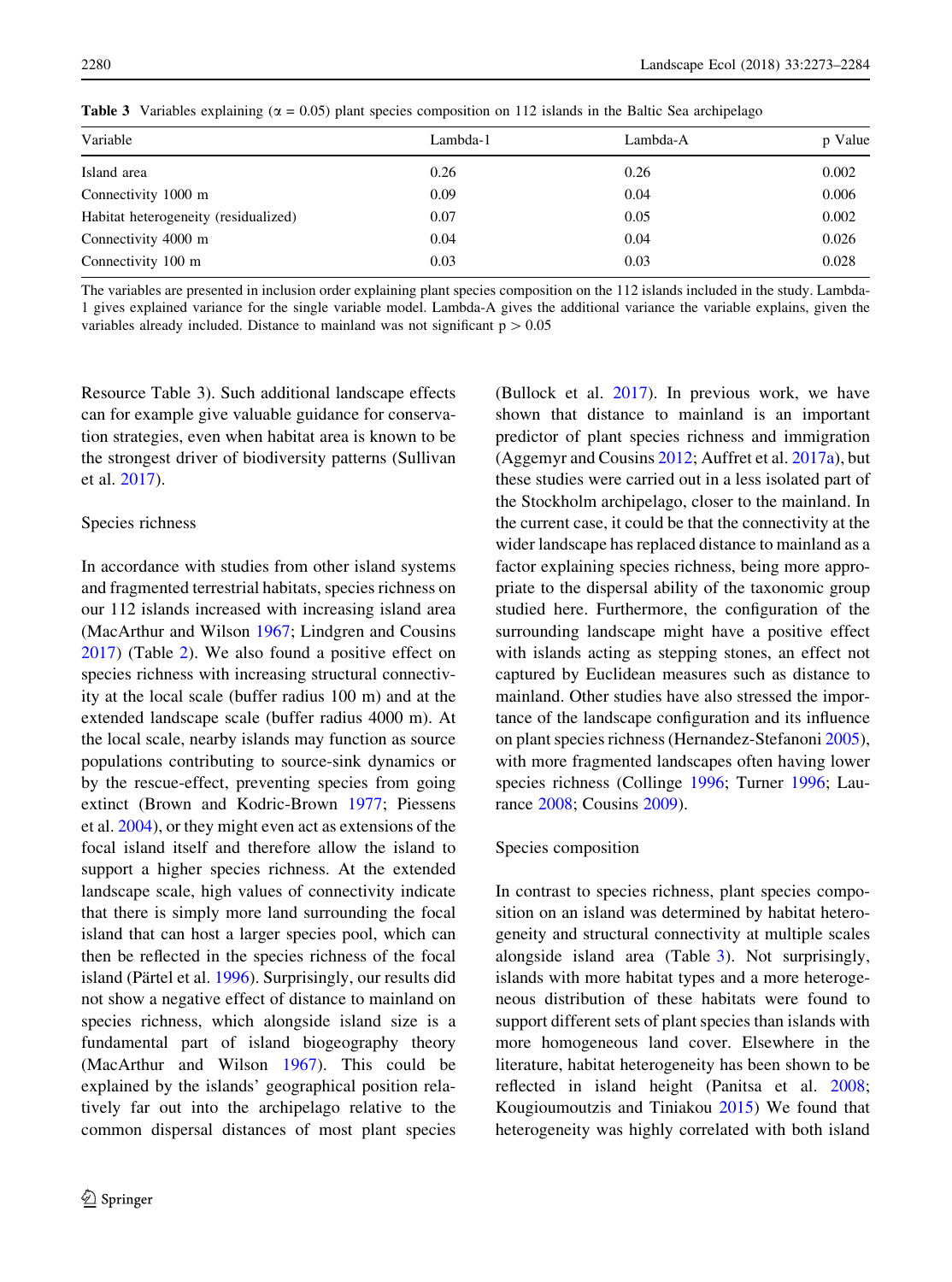height and island size (Online Resource Table 1), meaning that either could be used as a proxy in areas where land-use maps are unavailable. In our study system, island height is strongly related to island age as a result of isostatic land uplift, and hence soil development and successional stage. This itself can also be related to biodiversity in coastal habitats (Auffret and Cousins [2018\)](#page-9-0). Habitat heterogeneity has also been found to be strongly linked to plant species richness (Stein et al. [2014\)](#page-11-0), but habitat heterogeneity was only significant in determining species composition in our case. This could be because in our system, the strong effect of island area on species richness overrides all variables that occur within the island itself and that these only affect species composition to a significant extent. This illustrates that in other isolated and/or strongly fragmented systems, the use of species composition can be used to identify how additional patch-level variables drive variation in plant communities.

In addition to how island characteristics differed in determining species richness and composition, the scale at which structural connectivity determined community patterns also varied. For species composition, structural connectivity at the landscape scale (buffer 1000 m) rather than at the local or extended landscape scale was the most important (Fig. 2). This might be because at this intermediate scale the landscape is more heterogeneous compared to the local scale but the dispersal distances required to reach the focal island are shorter compared to the largest



Fig. 2 A pCCA (the effect of island group partialled out) biplot for plant species composition on all 112 islands (dots) and significant explanatory variables (arrows); island area (area), habitat heterogeneity residualized (heterogeneity), and structural connectivity (conn), each number represent a buffer radius (100, 1000, and 4000 m)

scale. Although seed dispersal usually occurs at local scales, distances of hundreds of metres to kilometres are not uncommon (Bullock et al. [2017\)](#page-9-0), and can be important for colonizing new areas (Cain et al. [2000](#page-9-0)). Therefore, whereas connectivity at the local scale and extended landscape scale can explain species richness through the maintenance of individual populations and through a larger available species pool, respectively, having a number of different islands within plausible dispersal distances at the landscape scale can influence the identity of plant species present on the focal island.

Differences in species composition across islands with different local and landscape characteristics are almost certainly driven to some extent by species' functional traits. Species with different traits will be more or less abundant in the three main habitats identified on our study islands, with for example more drought-tolerant plants being more adapted to rocky areas and taller species with larger leaves are more likely to occupy forested habitats (Kimberley et al. [2014;](#page-10-0) Copeland et al. [2016](#page-9-0)). Seed dispersal, which is also strongly related to plant functional traits (Thomson et al. [2011;](#page-11-0) Tamme et al. [2014](#page-11-0)), will also determine which species disperse and how long it may take, while both structural connectivity and the plant species' ability to disperse and establish are important to understand how plant populations are connected in space (Negoita et al. [2016](#page-10-0); Auffret et al. [2017b\)](#page-9-0). Indeed, we have previously shown that plant functional traits and biogeographical and landscape variables interact to drive community turnover in the Stockholm archipelago, with for example good dispersal ability combining with proximity to mainland to increase immigration, and seed banking more likely to promote species persistence on larger islands (Auffret et al. [2017a](#page-9-0)). Interactions between functional traits and landscape parameters have been found elsewhere (Lindborg et al. [2012](#page-10-0)), and give valuable context to differences in plant species composition across environmental gradients.

# Outlook

Although species richness can be an informative measure of diversity, plant communities are dynamic systems under constant change due to local extinction and immigration. As discussed above, community assembly and turnover are determined by the interactions between spatial structure and plant functional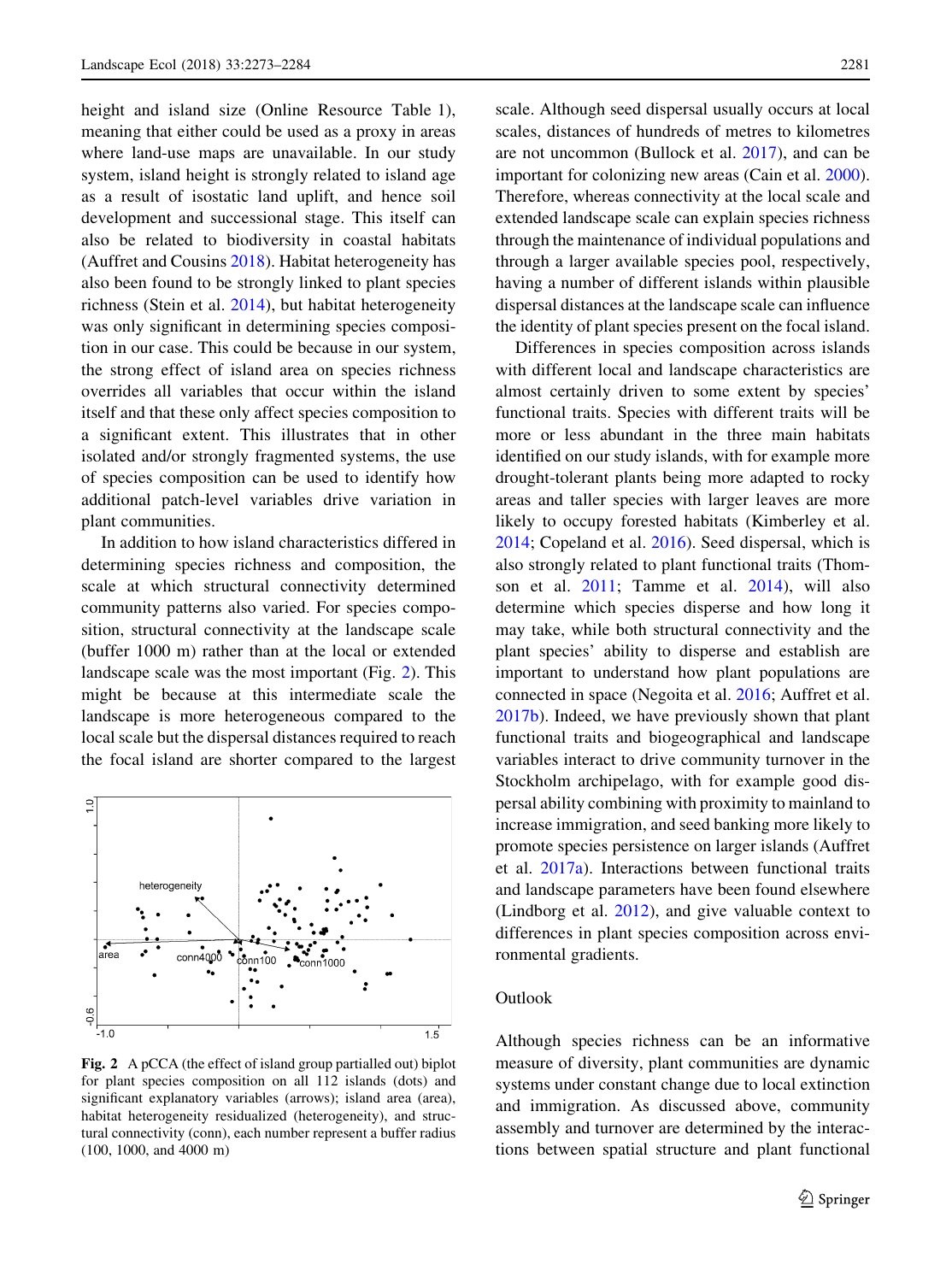<span id="page-9-0"></span>traits (Negoita et al. [2016;](#page-10-0) Auffret et al. 2017a), resulting in divergent species compositions while species richness remains tied to island size (Aggemyr and Cousins 2012). Our analyses show that using species richness alone can fail to capture both how within-patch environmental variation and key ecological processes such as immigration and extinction driving changes in community composition in time and space (Kadmon and Pulliam [1993;](#page-10-0) Wilsey et al. [2005;](#page-11-0) Morris et al. [2014](#page-10-0)). Therefore, it is clearly valuable to include species composition as a response variable in landscape ecological and biogeographical analyses.

In a world with continuing habitat destruction and fragmentation (Foley et al. [2005;](#page-10-0) Kuemmerle et al. [2016;](#page-10-0) Watson et al. [2016](#page-11-0)) it is essential for both researchers and practitioners to understand patterns of biodiversity in an area and how it is influenced by local and landscape conditions. Measurements of biodiversity therefore need to be efficient regarding the use of limited resources to investigate large areas but also to be comparable over time and between regions. While techniques to analyse biodiversity data are advancing rapidly (La Salle et al. [2016\)](#page-10-0), investigations of spatial effects on biodiversity are still largely focused on species richness (Haddad et al. [2017;](#page-10-0) Whittaker et al. [2017\)](#page-11-0). By using a comprehensive data set of plant species occurrences from 112 islands, we show that the inclusion of a measure of species composition can give a greater insight into the ecological processes occurring in a fragmented landscape than the number of species present. As only presence/absence data are required, we recommend that species community composition should be used as a standard and informative measure of diversity for biogeography, landscape ecology and conservation planning.

Acknowledgements The research was financed by the Swedish Research Council for Environment, Agricultural Sciences and Spatial planning (FORMAS), Ahlmanns Scholarship found, Lagrelius Scholarship found, Albert and Maria Bergströms foundation, and the strategic research program EkoKlim (now Bolin Center for Climate research) at Stockholm University. We are grateful to our field assistants E. Waldén, M. Ahlström, C. Essenberg, and to our "boat mechanic" A. Clarhäll. Many thanks also to Dr A. Kimberley, two anonymous referees and the subject editor for many constructive comments on earlier drafts of the manuscript.

Open Access This article is distributed under the terms of the Creative Commons Attribution 4.0 International License ([http://](http://creativecommons.org/licenses/by/4.0/) [creativecommons.org/licenses/by/4.0/\)](http://creativecommons.org/licenses/by/4.0/), which permits unrestricted use, distribution, and reproduction in any medium, provided you give appropriate credit to the original author(s) and the source, provide a link to the Creative Commons license, and indicate if changes were made.

## References

- Aggemyr E, Cousins SAO (2012) Landscape structure and land use history influence changes in island plant composition after 100 years. J Biogeogr 39:1645–1656
- Aggemyr E, Jädergård L, Auffret AG, Cousins SAO (2018) Data from: species richness and composition differ in response to landscape and biogeography. Figshare Data Repos. <https://doi.org/10.17045/sthlmuni.5607112>
- Aho K, Derryberry D, Peterson T (2014) Model selection for ecologists: the worldviews of AIC and BIC. Ecology 95:631–636
- Akaike H (1974) A new look at the statistical model identification. IEEE Trans Autom Control AC 19:716–723
- Arrhenius O (1921) Species and area. J Ecol 9:95–99
- Auffret AG, Aggemyr E, Plue J, Cousins SAO (2017a) Spatial scale and specialization affect how biogeography and functional traits predict long-term patterns of community turnover. Funct Ecol 31:436–443
- Auffret AG, Cousins SAO (2018) Land uplift creates important meadow habitat and a potential original niche for grassland species. Proc R Soc B 285:20172349
- Auffret AG, Rico Y, Bullock JM, Hooftman DAP, Pakeman RJ, Soons MB, Suárez-Esteban A, Traveset Am Wagner HH, Cousins SAO (2017b) Plant functional connectivity—integrating landscape structure and effective dispersal. J Ecol 105:1648–1656
- Bates D, Maechler M, Bolker B, Walker S (2014) Fitting linear mixed-effects models using lme4. J Stat Softw. [https://doi.](https://doi.org/10.18637/jss.v067.i01) [org/10.18637/jss.v067.i01](https://doi.org/10.18637/jss.v067.i01)
- Borcard D, Legendre P, Drapeau P (1992) Partialling out the spatial component of ecological variation. Ecology 73:1045–1055
- Brown JH, Kodric-Brown A (1977) Turnover rates in insular biogeography: effect of immigration on extinction. Ecology 58:445–449
- Bullock JM, Mallada González L, Tamme R, Götzenberger L, White SM, Pärtel M, Hooftman DAP (2017) A synthesis of empirical plant dispersal kernels. J Ecol 105:6–19
- Cain ML, Milligan BG, Strand AE (2000) Long-distance seed dispersal in plant populations. Am J Bot 87:1217–1227
- Chatterjee S, Hadi AS (2012) Regression analysis by example, 5th edn. Wiley, Hoboken
- Chiarucci A, Bacaro G, Scheiner SM (2011) Old and new challenges in using species diversity for assessing biodiversity. Philos Trans 366:2426–2437
- Collinge SK (1996) Ecological consequences of habitat fragmentation: implications for landscape architecture and planning. Landsc Urban Plan 36:59–77
- Copeland SM, Harrison SP, Latimer AM, Damschen EI, Eskelinen AM, Fernandez-Going B, Spasojevic MJ, Anacker BL, Thorne JH (2016) Ecological effects of extreme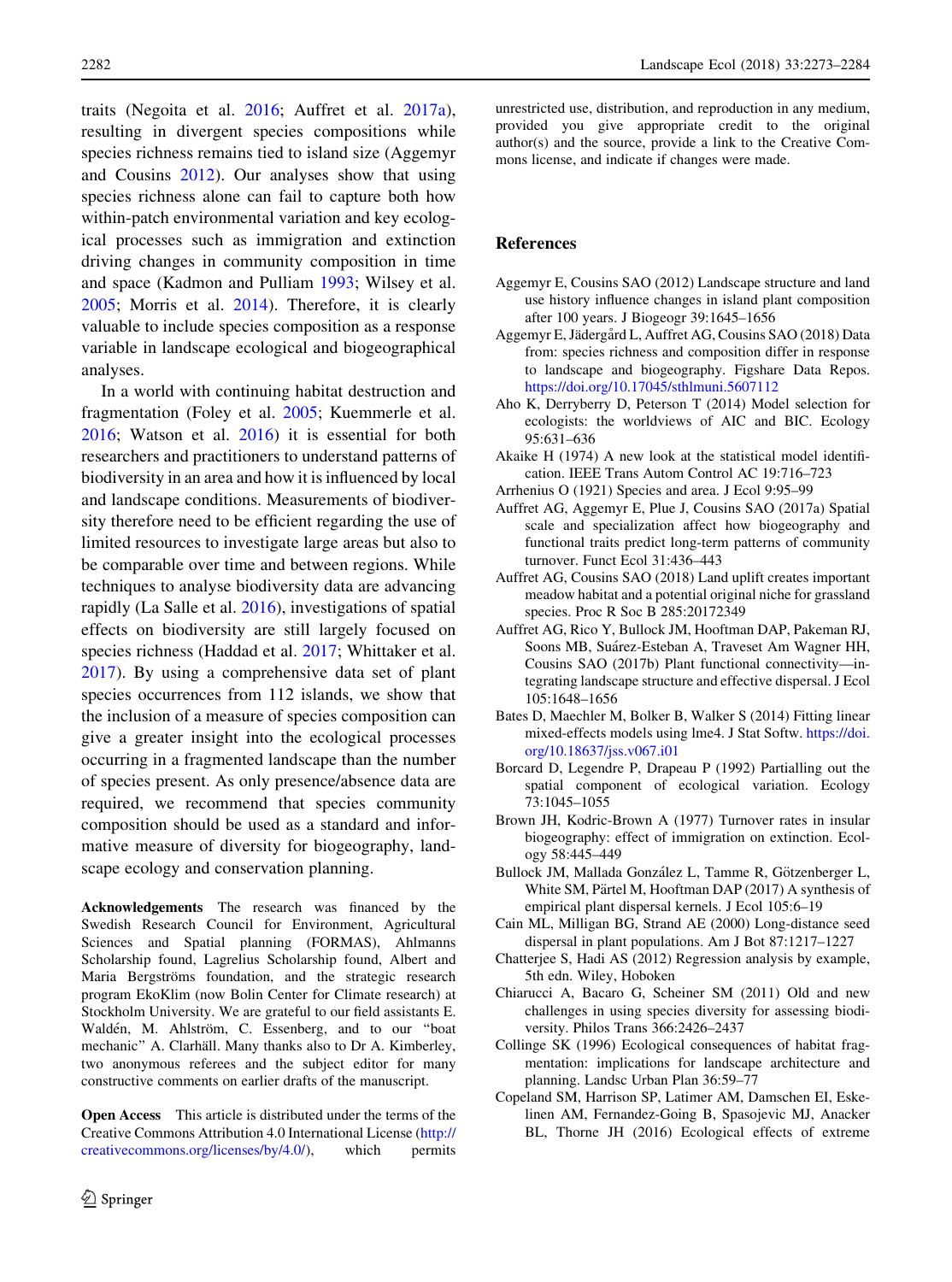<span id="page-10-0"></span>drought on Californian herbaceous plant communities. Ecol Monogr 86:295–311

- Cousins SAO (2009) Landscape history and soil properties affect grassland decline and plant species richness in rural landscapes. Biol Conserv 142:2752–2758
- Darwin C (1859) On the origin of species by means of natural selection, or, the preservation of favoured races in the struggle for life. J. Murray, London
- De Sanctis M, Alfò M, Attorre F, Francesconi F, Bruno F (2010) Effects of habitat configuration and quality on species richness and distribution in fragmented forest patches near Rome. J Veg Sci 21:55–65
- Dormann CF, Elith J, Bacher S, Buchmann C, Carl G, Carré G, García Marquéz JR, Gruber B, Lafourcade B, Leitão PJ, Münkemüller T, McClean C, Osborne PE, Reineking B, Schröder B, Skidmore AK, Zurell D, Lautenbach S (2013) Collinearity: a review of methods to deal with it and a simulation study evaluating their performance. Ecography 36:27–46
- Drakare S, Lennon JJ, Hillebrand H (2006) The imprint of the geographical, evolutionary and ecological context on species–area relationships. Ecol Lett 9:215–227
- Fahrig L (2013) Rethinking patch size and isolation effects: the habitat amount hypothesis. J Biogeogr 40:1649–1663
- Fahrig L (2017) Ecological responses to habitat fragmentation per Se. Annu Rev Ecol Evol Syst 48:1–23
- Fischer SR (2013) Islands: from Atlantis to Zanzibar. Reaktion Books, London
- Foley JA, DeFries R, Asner GP, Barford C, Bonan G, Carpenter SR, Chapin FS, Coe MT, Daily GC, Gibbs HK, Helkowski JH, Holloway T, Howard EA, Kucharik CJ, Monfreda C, Patz JA, Prentice IC, Ramankutty N, Snyder PK (2005) Global consequences of land use. Science 309:570–574
- Forster JR (1778) Observations made during a voyage round the world: on physical geography, natural history, and ethnic philosophy, 1st edn. G. Robinson, in Pater-noster-Row, London
- Gotelli NJ, Chao A (2013) Measuring and estimating species richness, species diversity, and biotic similarity from sampling data. Encyclopedia of biodiversity, 2nd edn. Academic Press, Waltham, pp 195–211
- Haddad NM, Gonzalez A, Brudvig LA, Burt MA, Levey DJ, Damschen EI (2017) Experimental evidence does not support the habitat amount hypothesis. Ecography 40:48–55
- Hanski I (1999) Metapopulation ecology, 1st edn. Oxford University Press, Oxford
- Helm A, Hanski I, Pärtel M (2005) Slow response of plant species richness to habitat loss and fragmentation. Ecol Lett 9:72–77
- Hernandez-Stefanoni J (2005) Relationships between landscape patterns and species richness of trees, shrubs and vines in a tropical forest. Plant Ecol 179:53–65
- Jenkins DG, Ricklefs RE (2011) Introduction: biogeography and ecology: two views of one world. Philos Trans 366:2331–2335
- Kadmon R, Pulliam HR (1993) Island biogeography: effect of geographical isolation on species composition. Ecology 74:978–981
- Kimberley A, Blackburn GA, Whyatt JD, Smart SM (2014) Traits of plant communities in fragmented forests: the

relative influence of habitat spatial configuration and local abiotic conditions. J Ecol 102:632–640

- Klimek S, Richtergen, Kemmermann A, Hofmann M, Isselstein J (2007) Plant species richness and composition in managed grasslands: the relative importance of field management and environmental factors. Biol Conserv 134:559–570
- Kohn DD, Walsh DM (1994) Plant species richness-the effect of island size and habitat diversity. J Ecol 82:367–377
- Kougioumoutzis K, Tiniakou A (2015) Ecological factors driving plant species diversity in the South Aegean Volcanic Arc and other central Aegean islands. Plant Ecol Divers 8:173–186
- Kuemmerle T, Levers C, Erb K, Estel S, Jepsen MR, Müller D, Plutzar C, Stürck J, Verkerk PJ, Verburg PH, Reenberg A (2016) Hotspots of land use change in Europe. Environ Res Lett 11:064020
- La Salle J, Williams KJ, Moritz C (2016) Biodiversity analysis in the digital era. Phil Trans R Soc B 371:20150337
- Laurance WF (2008) Theory meets reality: how habitat fragmentation research has transcended island biogeographic theory. Biol Conserv 141:1731–1744
- Lepš J, Smilauer P (2003) Multivariate analysis of ecological data using CANOCO, 1st edn. Cambridge University Press, Cambridge
- Lindborg R, Helm A, Bommarco R, Heikkinen RK, Kühn I, Pykälä J, Pärtel M (2012) Effect of habitat area and isolation on plant trait distribution in European forests and grasslands. Ecography 35:356–363
- Lindgren JP, Cousins SAO (2017) Island biogeography theory outweighs habitat amount hypothesis in predicting plant species richness in small grassland remnants. Landscape Ecol. <https://doi.org/10.1007/s10980-017-0544-5>
- MacArthur RH, Wilson EO (1967) The theory of island biogeography. Princeton University Press, Princeton
- Moilanen A, Nieminen M (2002) Simple connectivity measures in spatial ecology. Ecology 83:1131–1145
- Morris EK, Caruso T, Buscot F, Fischer M, Hancock C, Maier TS, Meiners T, Müller C, Obermaier E, Prati D, Socher SA, Sonnemann I, Wäschke N, Wubet T, Wurst S, Rillig MC (2014) Choosing and using diversity indices: insights for ecological applications from the German Biodiversity Exploratories. Ecol Evol 4:3514–3524
- Mossberg B, Stenberg L (2010) Den nya nordiska floran. Bonnier Fakta, Stockholm
- Naimi B (2015) usdm: uncertainty analysis for species distribution models. R package version 1.1-15
- Negoita L, Fridley JD, Lomolino MV, Mittelhauser G, Craine JM, Weiher E (2016) Isolation-driven functional assembly of plant communities on islands. Ecography 39:1066–1077
- Oksanen J, Blanchet FG, Friendly M, Kindt R, Legendre P, McGlinn D, Minchin PR, O'Hara RB, Simpson GL, Solymos P, Stevens MHH, Szoecs E, Wagner H (2018) vegan: Community Ecology Package. R package version 2.4-6. [https://CRAN.R-project.org/package=vegan](https://CRAN.R-project.org/package%3dvegan)
- Panitsa M, Tzanoudakis D, Sfenthourakis S (2008) Turnover of plants on small islets of the eastern Aegean Sea within two decades. J Biogeogr 35:1049–1061
- Pärtel M, Zobel M, Zobel K, van der Maarel E (1996) The species pool and its relation to species richness: evidence from estonian plant communities. Oikos 75:111–117